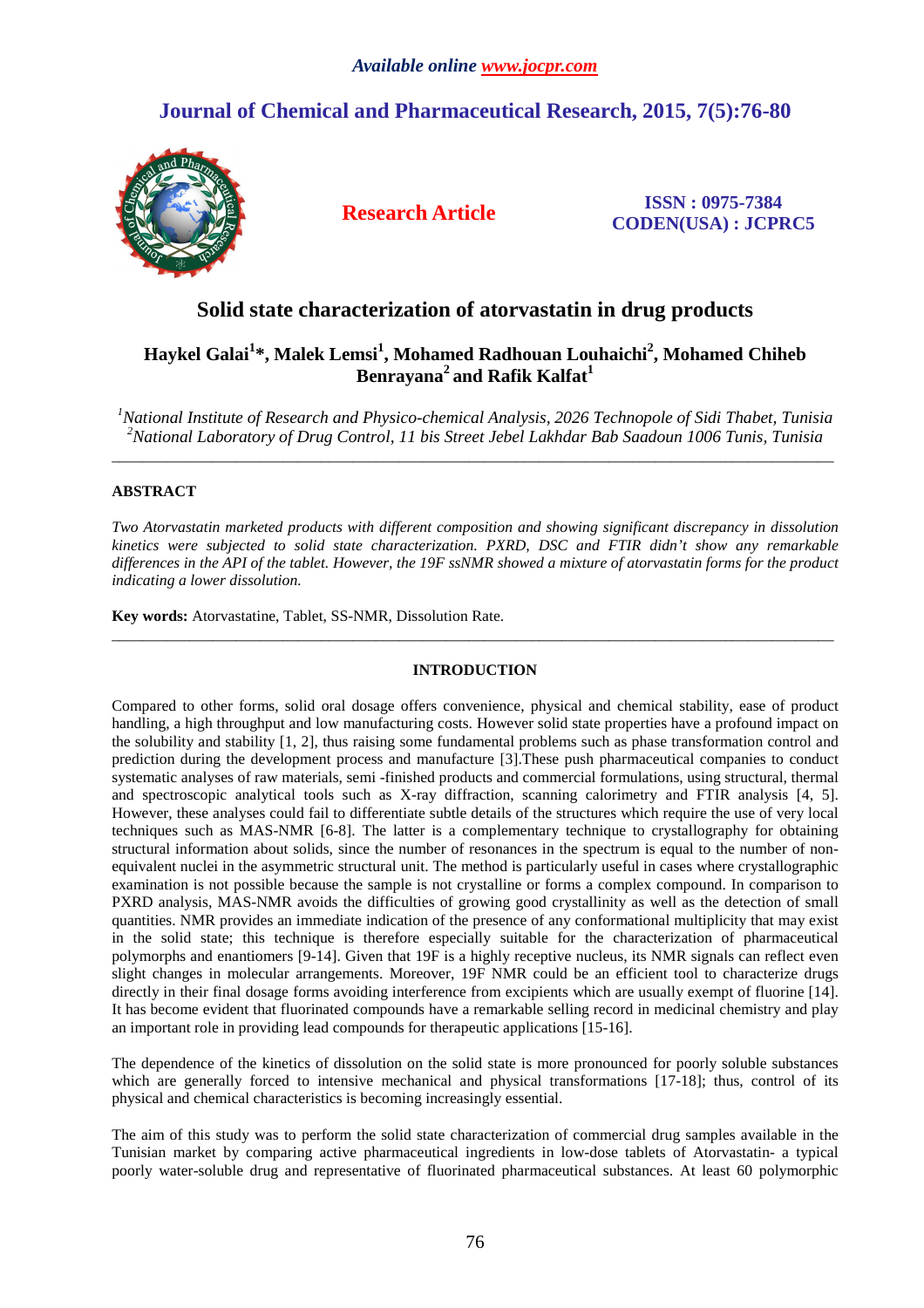forms/solvates/hydrates of Atorvastatin have been patented and/or published [19]. Surprisingly, none with single crystal structure information has been reported on CSD (Cambridge Structural Database, 2013). However Wang *et al.* provided complete 13C, 19F and 15N isotropic chemical shift assignments for ATC-I that demonstrate the existence of two molecules in the asymmetric unit [20].

*\_\_\_\_\_\_\_\_\_\_\_\_\_\_\_\_\_\_\_\_\_\_\_\_\_\_\_\_\_\_\_\_\_\_\_\_\_\_\_\_\_\_\_\_\_\_\_\_\_\_\_\_\_\_\_\_\_\_\_\_\_\_\_\_\_\_\_\_\_\_\_\_\_\_\_\_\_\_*

The utility of 19 F NMR in characterizing the active pharmaceutical ingredient in low-dose tablets was highlighted. This work was carried out as part of an effort to strengthen the credibility of national products and to improve monitoring and prevention capabilities in the generic industry.

#### **EXPERIMENTAL SECTION**

Pure substance of atorvastatin was obtained from Drugs Quality Control Laboratory of Tunis as pure compound readily available to be used for medical purpose. Commercial products (tablets) were purchased in a local drugstore. The Differential Scanning Calorimetric curves were obtained in a DSC-131 cell (SETARAM) using aluminum crucibles with about 4 mg of samples, under dynamic nitrogen atmosphere. The temperature range was from  $30^{\circ}$ C to 300 $^{\circ}$ C at heating rate of 10 $^{\circ}$ C min<sup>-1</sup>.

The X-ray diffractograms of the powders were recorded between 5° and 35° (2θ), at room temperature, using a PANalytical X'Pert PRO with a copper anticathode.

Solid state magic angle spinning MAS-NMR spectra were obtained using a Bruker Avance 300 MHz spectrometer. Samples were prepared in 4mm zirconium rotors. Measurement conditions were as follows: 90◦ proton rf pulse, 5 s; MAS frequency, 12 kHz; spectral width, 400 kHz ; and acquisition time, 2.6 ms; d1, 10s; p1, 2µs; NS, 600. The chemical shifts were referenced to the hexafluorobenzene  $C_6F_6$ . FTIR analysis was performed by BRUKER instrument (VERTEX 70) using an ATR with monoreflexion.

### **RESULTS AND DISCUSSION**

A comparative study was conducted on two samples, ATR1 and ATR2, representing two low dose tablets of atoravastatin (Fig.1) and containing respectively lactose and calcium carbonate as the major excipient.



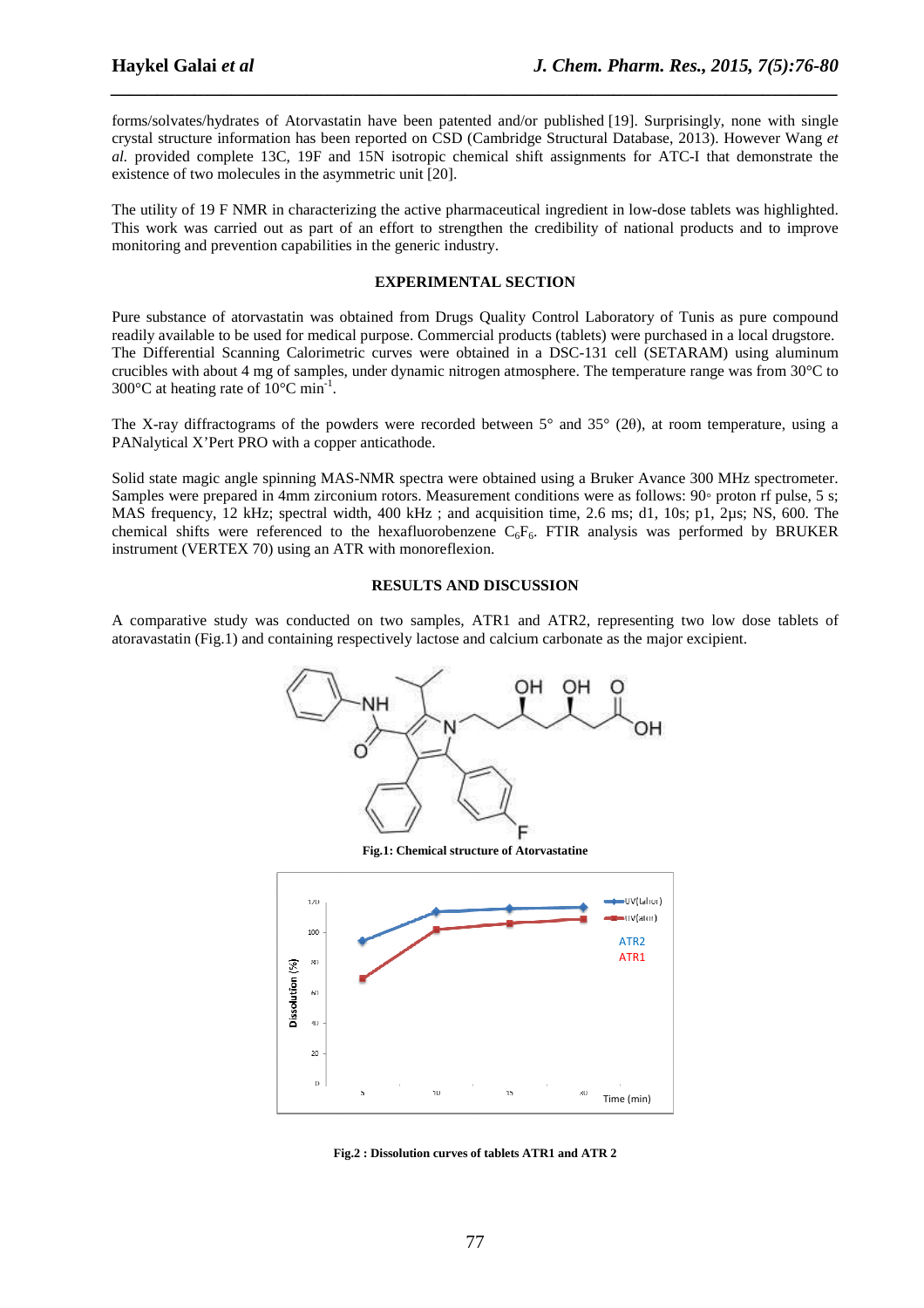



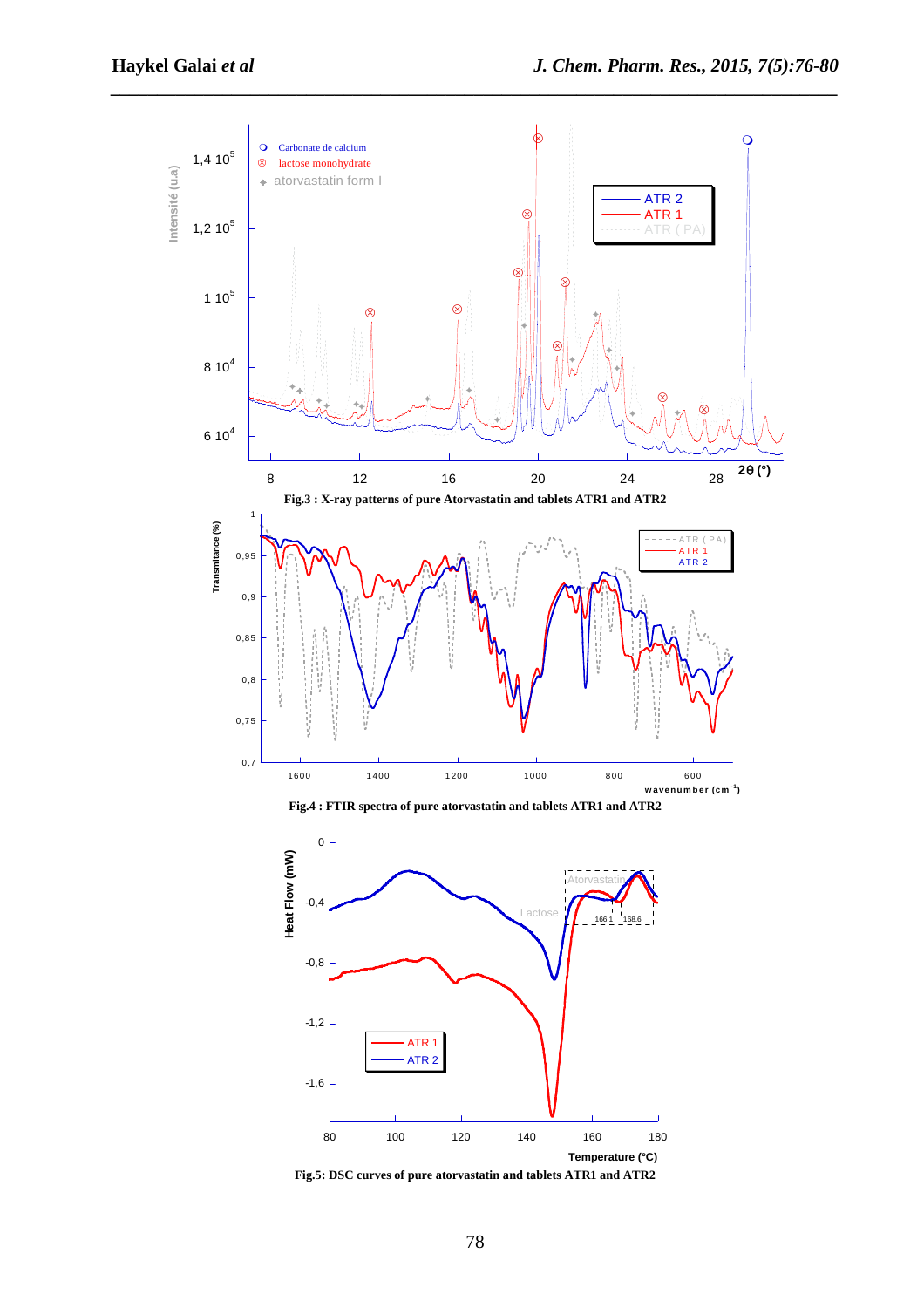

*\_\_\_\_\_\_\_\_\_\_\_\_\_\_\_\_\_\_\_\_\_\_\_\_\_\_\_\_\_\_\_\_\_\_\_\_\_\_\_\_\_\_\_\_\_\_\_\_\_\_\_\_\_\_\_\_\_\_\_\_\_\_\_\_\_\_\_\_\_\_\_\_\_\_\_\_\_\_*

**Fig.6 : DSC curves of atorvastatin and lactose and their 1:1 physical mixture** 

Dissolution curves (Fig.2) indicates that ATR1 shows a decrease in the extent of dissolution with respect to ATR2, particularly at the early time-points.

XRD patterns (Fig.3) show that only polymorphic form I is detected in both products. Moreover, no significant difference in the drug substance profile is shown by the FTIR analysis (Fig.4).

From the DSC curves, only a slight shift in the melting temperature was seen between the two samples ATR1 and ATR2 (fig.5). Furthermore, the replacement of calcium carbonate (ATR2) by lactose (ATR1) generates no incompatibility. In addition, no thermal interaction within the physical mixture of atorvastatin and lactose was shown by the DSC result (Fig. 6).



Fig.7 : 19 F MAS-NMR of pure atorvastatin and tablets ATR1 and ATR2, The spinning sidebands are indicated with "\*"

Figure 7 shows the 19 F ssNMR spectra of ATR1 and ATR2. The central peak at -110 ppm should include two distinguishable resonances, indicating the two fluorine sites in ATC-I, as described by wang *et al* [20] and urbanova *et al* [21]. However, in our experiment, the spectra were recorded with a lower magnetic field (300Hz), therefore